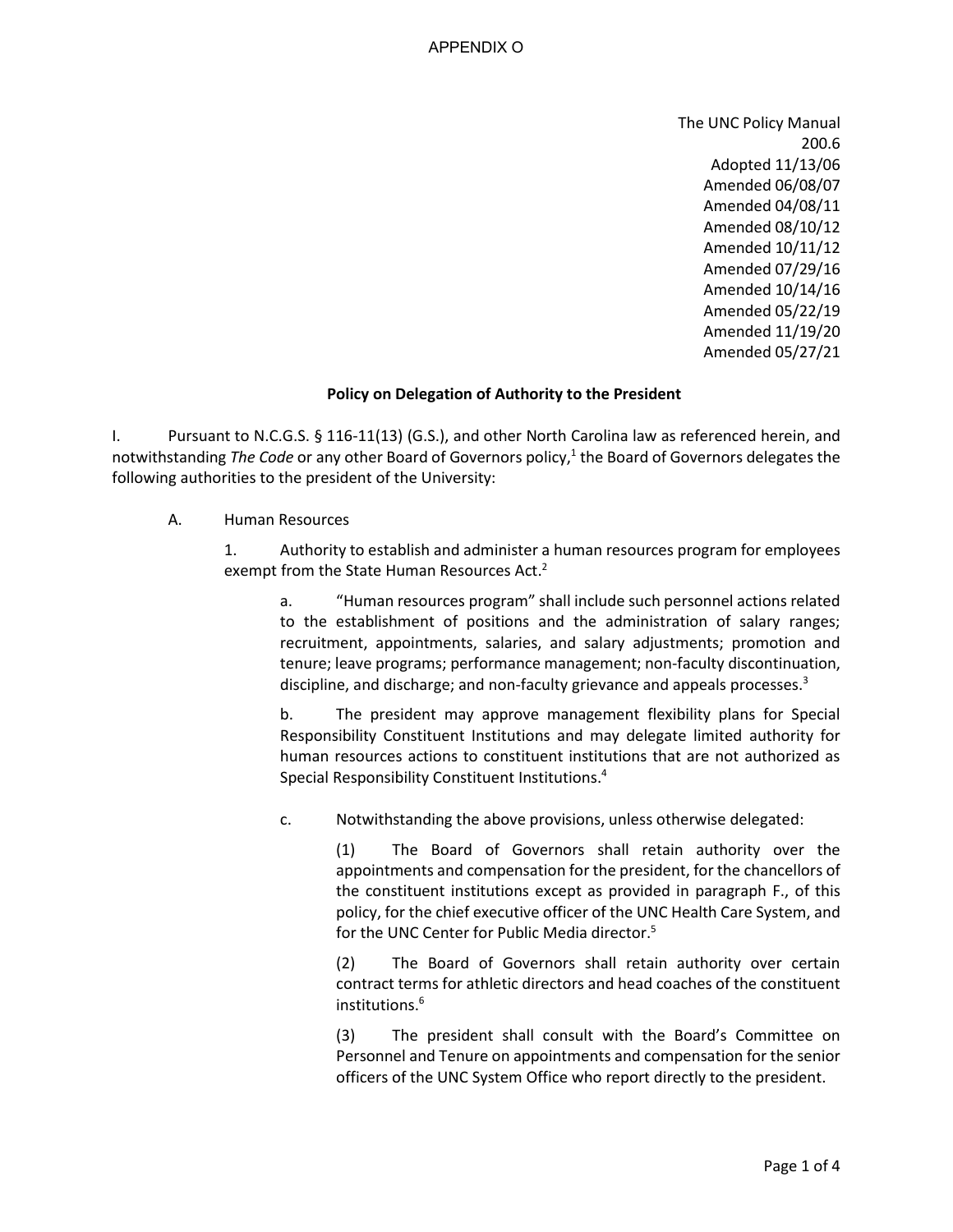(4) The Board of Governors shall retain authority over adjustments to base salary for permanent faculty and for employees exempt from the State Human Resources Act when the proposed amount (1) exceeds the established salary range or (2) exceeds 25 percent and twenty-five thousand dollars (\$25,000) of the compensation in effect at the end of the last fiscal year.

2. Authority to approve all actions relating to the administration of the Optional Retirement Program<sup>7</sup> and the Phased Retirement Program.<sup>8</sup>

3. The president shall report in writing on actions taken under the authority of these delegations to the appropriate committee of the Board of Governors no less than annually, or as otherwise requested by the chair of the Board of Governors or the chair of the Committee on Personnel and Tenure.

## B. Governance

1. The authority to approve the initiation of a lawsuit in the name of the University if the action is for monetary relief and the amount in controversy is less than \$250,000.<sup>9</sup>

2. The authority to settle potential or pending litigation by or against a constituent institution or the University of North Carolina System, if the settlement is solely for monetary relief and the amount the University is to pay pursuant to the settlement is less than \$250,000 or, if the University is to receive a payment, the amount the University claimed is less than \$250,000. 10

3. Authority to approve the political activities of employees of the University who are candidates for or serving in public office. $11$ 

C. Reports. The authority to approve and submit any report the University or the Board of Governors is required to submit to the General Assembly, the State Board of Education or any other state or federal agency or officer.

## D. Real Property

1. The power to authorize acquisition or disposition of the following interests in real property without obtaining approval of the Board of Governors, subject to any necessary approvals from state officials and agencies:

a. Any interest in real property, other than a leasehold, with a value less than \$750,000; and

b. A leasehold interest in real property with annual value less than \$750,000 and a term of not more than 10 years.

The president's authority may be exercised on behalf of the University of North Carolina System Office, affiliated entities, or the constituent institutions in the president's discretion. 12

2. Authority to approve capital improvement projects funded entirely with non-General Fund money<sup>13</sup> that are projected to cost less than \$750,000.<sup>14</sup>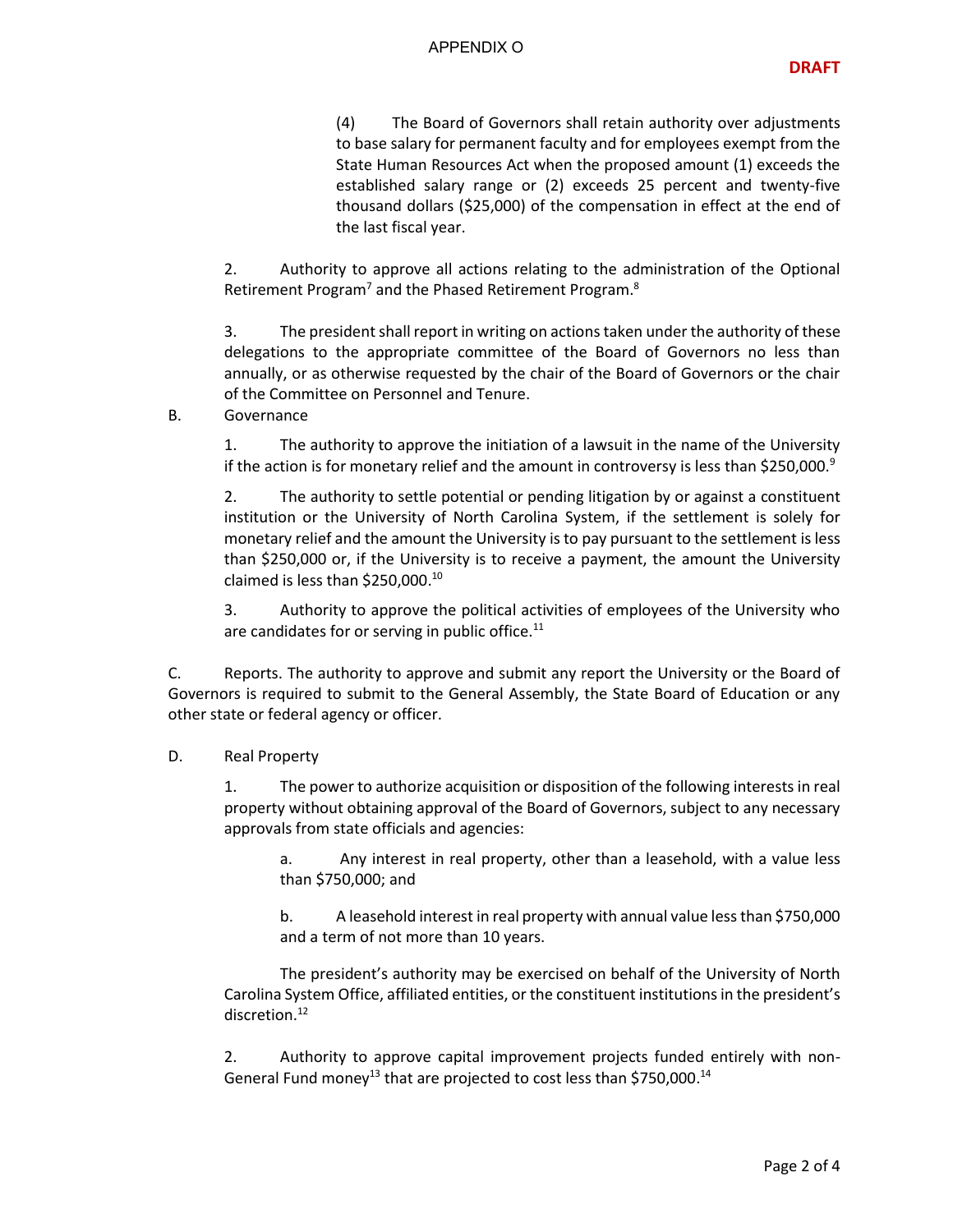## APPENDIX O

3. Authority to approve advance planning of capital improvement projects, where the advance planning effort is to be funded entirely with non-General Fund money.

E. Institutional Trust Funds. Authority to delegate to the chancellors management of institutional trust funds.<sup>15</sup>

F. Chancellors' Incentive Compensation Program

1. Authority to establish and implement an incentive compensation program to provide the president an opportunity to award performance-based compensation to the chancellors.

2. Authority to grant performance-based compensation awards to the chancellors as provided under the incentive compensation program. Awards granted under this authority shall be one-time payments per year, cannot exceed 20 percent of the chancellor's base salary, and are the responsibility of the constituent institution to fund.

3. Authority to modify the incentive compensation program as necessary to maintain alignment between performance goals established by the Board of Governors for the president and those established by the president for the chancellors.

II. The president will report all actions taken under the authority of the delegations in sections I.B., through I.F., above, to the appropriate committee of the Board of Governors either in writing before the next regular meeting of the Board of Governors or at the next regular meeting of the Board of Governors.

III. These delegations will remain in effect unless and until the Board of Governors rescinds them in whole or in part.

IV. Other Matters

A. Effective Date. The requirements of this policy shall be effective on the date of adoption of this policy by the Board of Governors.

B. Relation to State Laws. The foregoing policy as adopted by the Board of Governors is meant to supplement, and does not purport to supplant or modify, those statutory enactments which may govern or relate to the subject matter of this policy.

C. Regulations and Guidelines. This policy shall be implemented and applied in accordance with such regulations and guidelines as may be adopted from time to time by the president.

<sup>&</sup>lt;sup>1</sup>The secretary of the University is authorized to annotate the referenced policies and regulations to cross-reference these delegations.

 $2$ G.S. Chapter 126.

<sup>3</sup> Sections 300.1.1, 300.1.2, and 300.2.1 of the UNC Policy Manual.

<sup>4</sup> Section 600.3.4 of the UNC Policy Manual.

<sup>5</sup> Section 500 of *The Code*; Sections 300.1.1 and 1200.1 of the UNC Policy Manual; and G.S. 116-37(c) and 37.1(c).